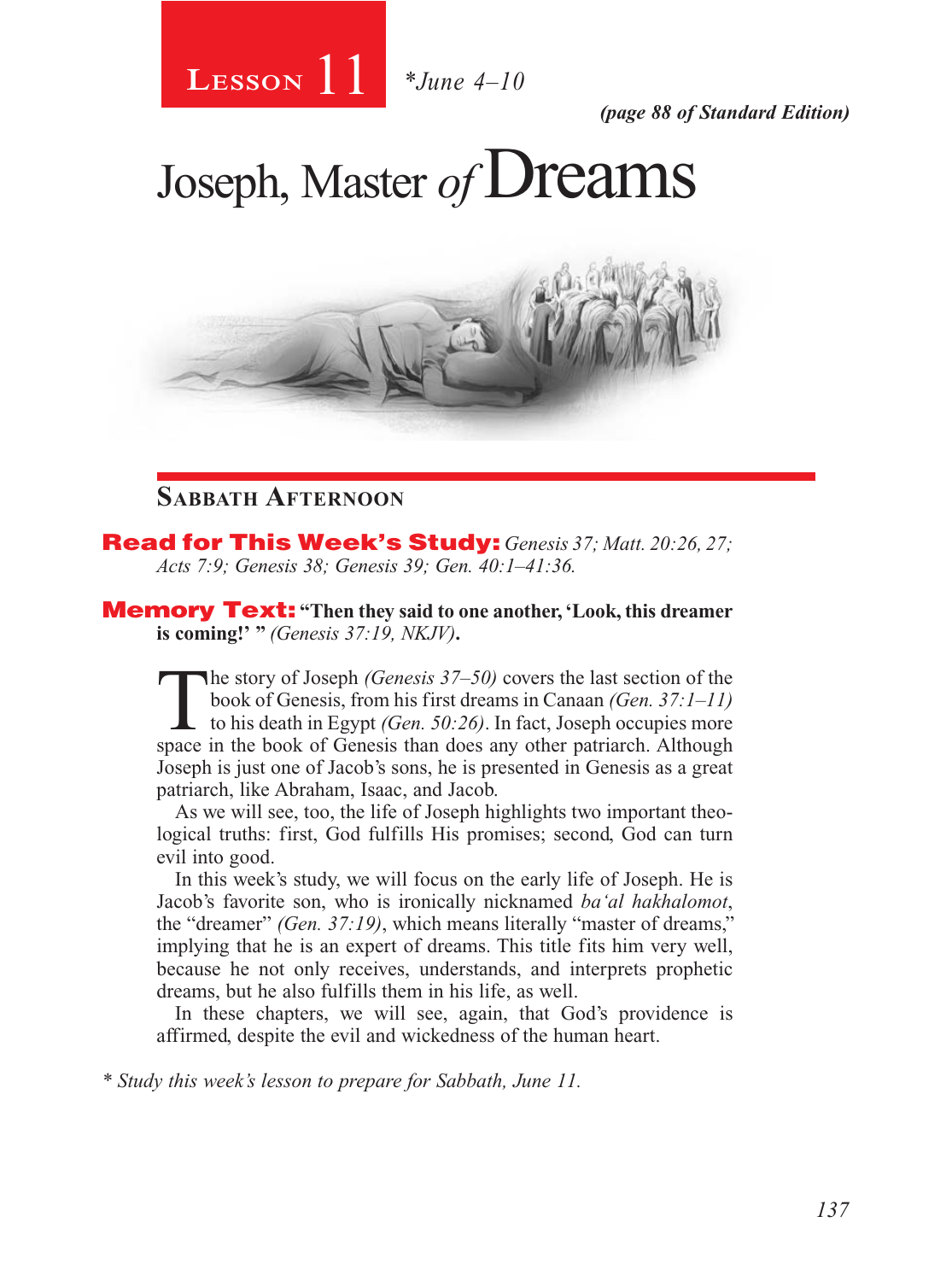# **Family Troubles**

Jacob has, at last, settled in the land. While Isaac was only "a stranger," the text also says that Jacob "dwelt in the land" *(Gen. 37:1)*. Yet, it was then, as he was settling into the land, that the troubles began, this time from inside the family. The controversy does not concern the possession of the land or the use of a well; it is, mainly, spiritual.

\_\_\_\_\_\_\_\_\_\_\_\_\_\_\_\_\_\_\_\_\_\_\_\_\_\_\_\_\_\_\_\_\_\_\_\_\_\_\_\_\_\_\_\_\_\_\_\_\_\_\_\_

\_\_\_\_\_\_\_\_\_\_\_\_\_\_\_\_\_\_\_\_\_\_\_\_\_\_\_\_\_\_\_\_\_\_\_\_\_\_\_\_\_\_\_\_\_\_\_\_\_\_\_\_

\_\_\_\_\_\_\_\_\_\_\_\_\_\_\_\_\_\_\_\_\_\_\_\_\_\_\_\_\_\_\_\_\_\_\_\_\_\_\_\_\_\_\_\_\_\_\_\_\_\_\_\_

### Read **Genesis 37:1–11. What family dynamic predisposed Joseph's brothers to hate him so much?**

From the very beginning, we understand that Joseph, the son of Jacob's old age *(Gen. 37:3)*, enjoyed a special relationship with his father, who "loved him more than all his brothers" *(Gen. 37:4, NKJV)*. Jacob even went so far as to make Joseph "a tunic of many colors" *(Gen. 37:3, NKJV)*, a prince's garment *(2 Sam. 13:18)*, an indication of Jacob's secret intention to elevate Joseph, Rachel's first son, to the status of firstborn.

The future will, indeed, confirm Jacob's wishes because Joseph eventually will receive the rights of the firstborn *(1 Chron. 5:2)*. No wonder, then, that Joseph's brothers hated him so much and could not even engage in peaceful conversations with him *(Gen. 37:4)*.

Furthermore, Joseph would bring bad reports to his father about any reprehensible behavior from his brothers *(Gen. 37:2)*. No one likes a snitch.

So, when Joseph shared his dreams, suggesting that God would put him in a higher position and that they, his brothers, would bow before him, they hated him even more. The genuine prophetic character of the dreams was even ratified by the fact that they are repeated *(see Gen. 41:32)*. Although Jacob openly rebuked his son *(Gen. 37:10)*, he kept this incident in his mind, meditating on its meaning and waiting for its fulfillment *(Gen. 37:11)*. The implication is that, perhaps, deep down he thought there might be something to these dreams after all. He was right, however much he couldn't know it at the time.

**Read Matthew 20:26, 27. What crucial principle is revealed here, and how can we learn to manifest in our own lives what it teaches?**

\_\_\_\_\_\_\_\_\_\_\_\_\_\_\_\_\_\_\_\_\_\_\_\_\_\_\_\_\_\_\_\_\_\_\_\_\_\_\_\_\_\_\_\_\_\_\_\_\_\_\_\_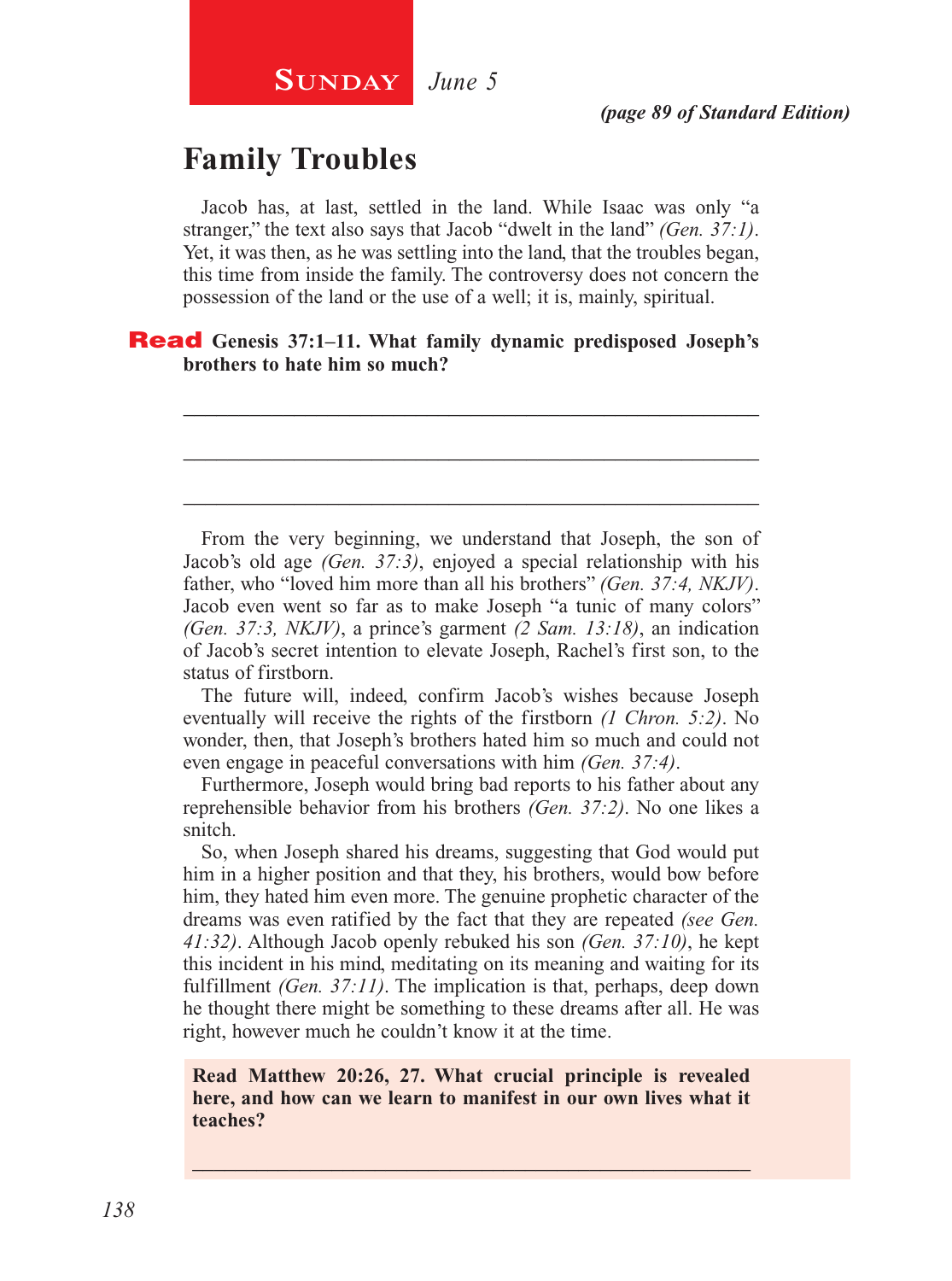# **The Attack on Joseph**

However horrible the events that were to follow, they're not hard to comprehend. To be in that close proximity to, and even to be related to, someone whom you hated would inevitably lead, sooner or later, only to trouble.

And it did.

Read **Genesis 37:12–36. What does this teach us about how dangerous and evil unregenerate hearts can be and what they can lead any one of us to do?**

The brothers hate Joseph because they are jealous of God's favor *(Acts 7:9)*, a favor that will be confirmed at each step in the next course of events. When Joseph has lost his way, a man finds him and guides him *(Gen. 37:15)*. When Joseph's brothers plot to kill him, Reuben intervenes and suggests that he be thrown into a pit instead *(Gen. 37:20–22)*.

\_\_\_\_\_\_\_\_\_\_\_\_\_\_\_\_\_\_\_\_\_\_\_\_\_\_\_\_\_\_\_\_\_\_\_\_\_\_\_\_\_\_\_\_\_\_\_\_\_\_\_\_

\_\_\_\_\_\_\_\_\_\_\_\_\_\_\_\_\_\_\_\_\_\_\_\_\_\_\_\_\_\_\_\_\_\_\_\_\_\_\_\_\_\_\_\_\_\_\_\_\_\_\_\_

It's hard to imagine the kind of hatred expressed here, especially for someone of their own household. How could these young men have done something so cruel? Did they not think, even for a few moments, about how this would impact their own father? Whatever resentment they might have had toward their father because he favored Joseph, to do this to one of his children was, truly, despicable. What a powerful manifestation of just how evil human beings can be.

"But some of them [the brothers] were ill at ease; they did not feel the satisfaction they had anticipated from their revenge. Soon a company of travelers was seen approaching. It was a caravan of Ishmaelites from beyond Jordan, on their way to Egypt with spices and other merchandise. Judah now proposed to sell their brother to these heathen traders instead of leaving him to die. While he would be effectually put out of their way, they would remain clear of his blood."—Ellen G. White, *Patriarchs and Prophets*, p. 211.

After they cast him into the pit, planning to kill him later, a caravan passes, and Judah proposes to his brothers to sell Joseph to them *(Gen. 37:26, 27)*. After Joseph is sold to the Midianites *(Gen. 37:28)*, the Midianites sell him to someone in Egypt *(Gen. 37:36)*, thus anticipating his future glory.

**Why is it so important to seek God's power in order to change bad traits of character before they can manifest themselves in acts that, at one point in your life, you would never have imagined yourself doing?**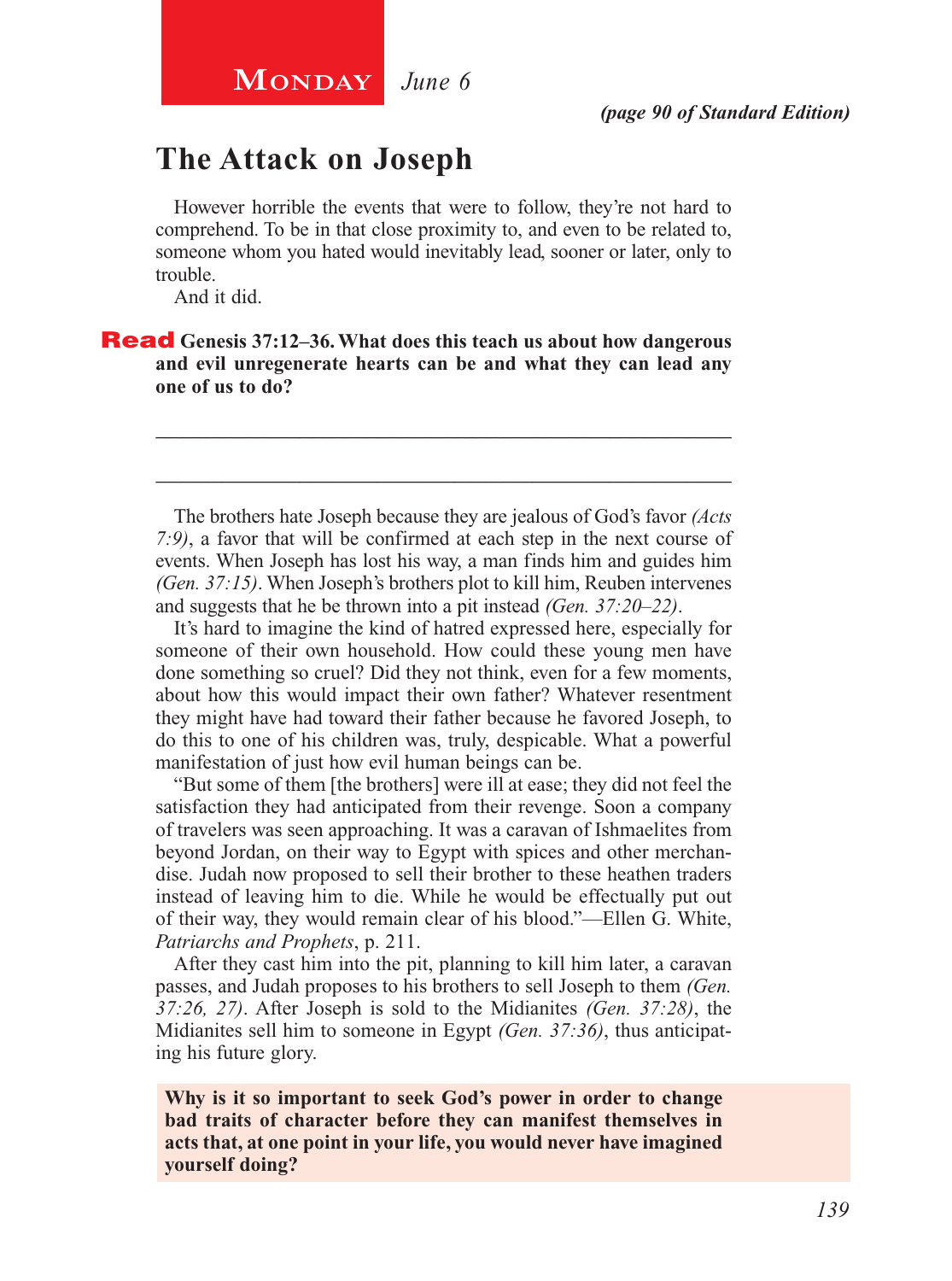# **Judah and Tamar**

The story of Tamar is not out of place here. This incident follows chronologically the sale of Joseph in Egypt *(Gen. 38:1)*, and it is consistent with the fact that Judah has just left his brothers, which points to his disagreement with them. In addition, the text shares a number of common words and motifs with the preceding chapter, and it carries the same theological lesson: an evil act will be turned into a positive event linked to salvation.

\_\_\_\_\_\_\_\_\_\_\_\_\_\_\_\_\_\_\_\_\_\_\_\_\_\_\_\_\_\_\_\_\_\_\_\_\_\_\_\_\_\_\_\_\_\_\_\_\_\_\_\_

\_\_\_\_\_\_\_\_\_\_\_\_\_\_\_\_\_\_\_\_\_\_\_\_\_\_\_\_\_\_\_\_\_\_\_\_\_\_\_\_\_\_\_\_\_\_\_\_\_\_\_\_

\_\_\_\_\_\_\_\_\_\_\_\_\_\_\_\_\_\_\_\_\_\_\_\_\_\_\_\_\_\_\_\_\_\_\_\_\_\_\_\_\_\_\_\_\_\_\_\_\_\_\_\_

\_\_\_\_\_\_\_\_\_\_\_\_\_\_\_\_\_\_\_\_\_\_\_\_\_\_\_\_\_\_\_\_\_\_\_\_\_\_\_\_\_\_\_\_\_\_\_\_\_\_\_\_

### Read **Genesis 38. Compare Judah's behavior with that of the Canaanite Tamar. Who of the two is more righteous, and why?**

Judah finds a Canaanite wife *(Gen. 38:2)* with whom he has three sons: Er, Onan, and Shelah. Judah gives the Canaanite Tamar as wife to Er, his firstborn, in order to ensure proper genealogy. When Er and Onan are killed by God because of their wickedness, Judah promises his last son, Shelah, to Tamar.

When, after some time, Judah seems to have forgotten his promise, as he goes to comfort himself after the death of his wife, Tamar decides to play the prostitute in order to force him to fulfill his promise. Because Judah has no cash to pay the prostitute, whom he does not recognize, he promises to send her, later, a goat from his flock.

Tamar requires that, in the meantime, he give her his signet and cord and his staff as an immediate guarantee of payment. Tamar will get pregnant from this unique encounter. When, later, accused of playing the harlot, she will show to the accuser, Judah, his signet and cord and his staff. Judah understands and apologizes.

The conclusion of this sordid story is the birth of Perez, meaning "breaking through," who, like Jacob, is born second, and becomes first, and is named in salvation history as the ancestor of David *(Ruth 4:18–22)*, and ultimately of Jesus Christ *(Matt. 1:3)*. As for Tamar, she is the first of the four women—followed by Rahab *(Matt. 1:5)*, Ruth *(Matt. 1:5, 6)*, and the wife of Uriah *(Matt. 1:6)—*who genealogically preceded Mary, the mother of Jesus *(Matt. 1:16)*.

One lesson we can take from this story: just as God saved Tamar through His grace, transforming evil into good, so will He save His people through the cross of Jesus. And in the case of Joseph, He will turn his troubles into the salvation of Jacob and his sons.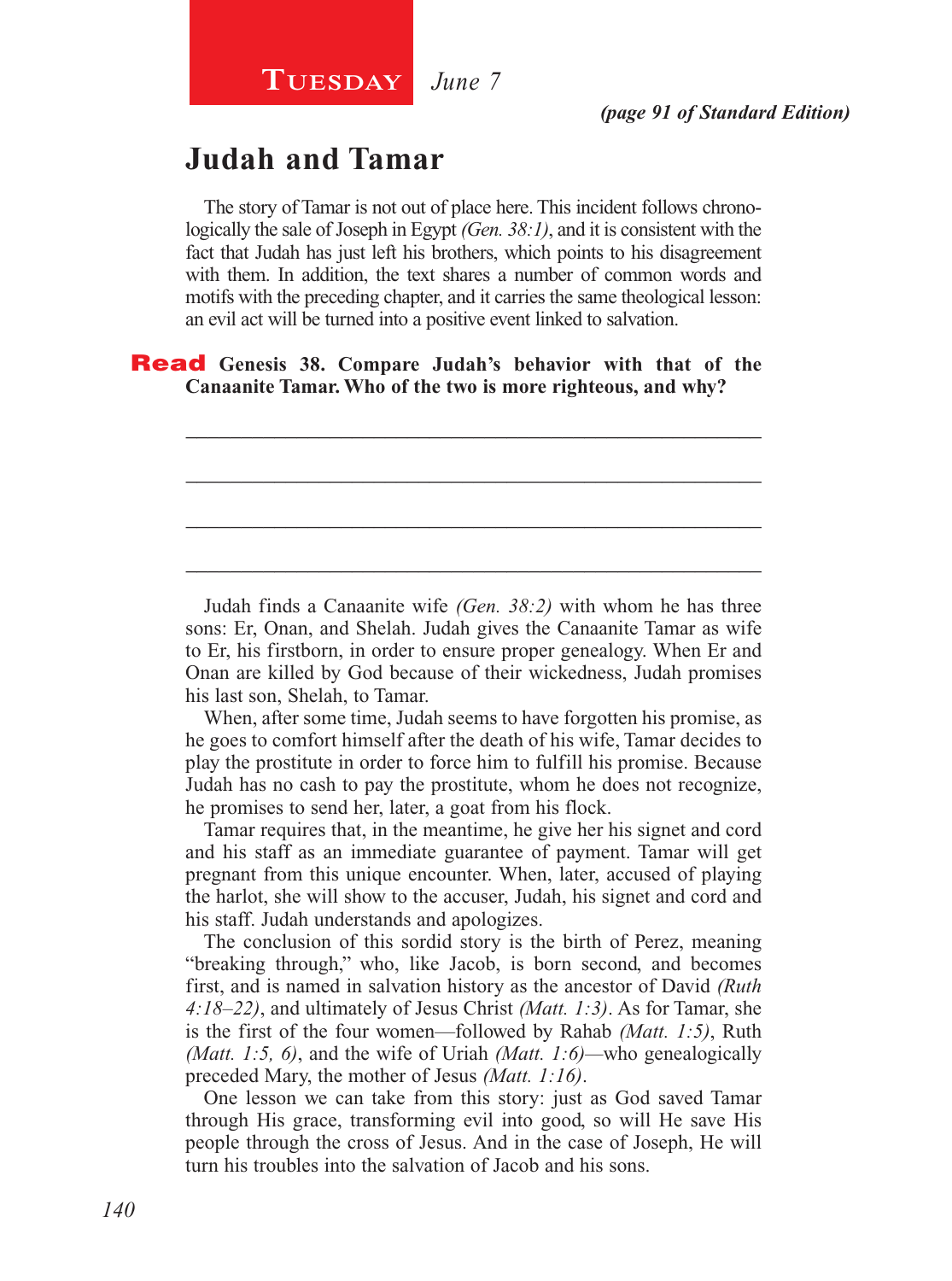**WEDNESDAY** June 8

# **Joseph, a Slave in Egypt**

We now pick up the flow of Joseph's stories, which have been "interrupted" by the Tamar incident. Joseph is now working as a slave for the "captain of the guard," who is in charge of the prison for royal officials *(Gen. 40:3, 4; Gen. 41:10–12)*.

### **Read** Genesis 39. In light of the example of Joseph's working as a man**ager under Potiphar, what are the factors that led to such success?**

Almost immediately, Joseph was characterized as a man of success *(Gen. 39:2, 3).* He was so good, and his master so trusted him that "all that he had he put into his hand," and Potiphar even made him "overseer over his house" *(Gen 39:4)*.

\_\_\_\_\_\_\_\_\_\_\_\_\_\_\_\_\_\_\_\_\_\_\_\_\_\_\_\_\_\_\_\_\_\_\_\_\_\_\_\_\_\_\_\_\_\_\_\_\_\_\_\_

\_\_\_\_\_\_\_\_\_\_\_\_\_\_\_\_\_\_\_\_\_\_\_\_\_\_\_\_\_\_\_\_\_\_\_\_\_\_\_\_\_\_\_\_\_\_\_\_\_\_\_\_

Joseph's success, however, does not corrupt him. When Potiphar's wife notices him and wants to sleep with him, Joseph unambiguously refuses and prefers to lose his job and his security rather than " 'do this great wickedness, and sin against God' " *(Gen. 39:9)*. The woman, humiliated by Joseph's refusal, reports falsely to her servants and to her husband that Joseph wanted to rape her. As a result, Joseph is cast into prison.

Joseph experiences here what we all have experienced: the sense of abandonment by God, though, even in this difficult time, "the LORD was with Joseph" *(Gen. 39:21)*.

Eventually, the Lord acts, and it has an impact on Joseph's relationship with the officer of the prison. Here, too, as in his master's house, the Lord blesses Joseph. He obviously is a gifted man, and despite even worse circumstances now (after all, before, he was still a slave!), he seeks to make the best of it. Whatever his gifts, however, the text makes it clear that, in the end, it was only God who brought him success. "The keeper of the prison did not look into anything that was under Joseph's authority, because the LORD was with him; and whatever he did, the Lord made it prosper" (Gen. 39:23, NKJV). How important that all who are gifted, all who are "successful," remember where it all comes from!

**Read Genesis 39:7–12. How did Joseph resist the advances of Potiphar's wife? Why did Joseph specifically say that to do what she asked would be a sin against God? What understanding does he show of the nature of sin and what it is?**

\_\_\_\_\_\_\_\_\_\_\_\_\_\_\_\_\_\_\_\_\_\_\_\_\_\_\_\_\_\_\_\_\_\_\_\_\_\_\_\_\_\_\_\_\_\_\_\_\_\_\_\_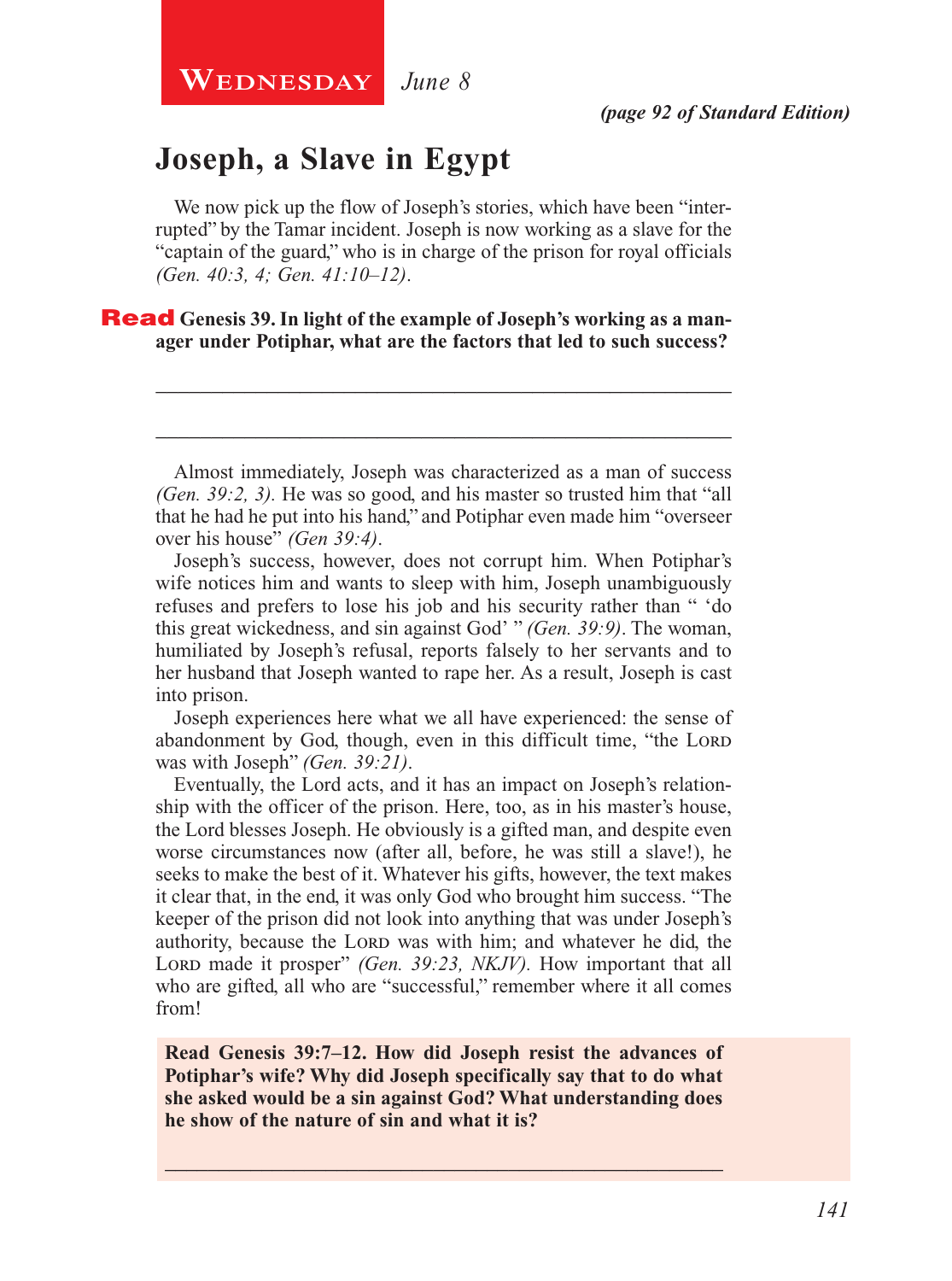# **The Dreams of Pharaoh**

Read **Genesis 40:1–41:36. How are the dreams of Pharaoh related to the dreams of the officers? What is the significance of this parallel?** 

The providential character of the events continues. Over time, Joseph is put in charge of the prisoners, two of whom happen to be former officers of Pharaoh, a butler and a baker *(Gen. 41:9–11)*. They are both troubled by dreams that they cannot understand, because "there is no interpreter" *(Gen. 40:8)*. Joseph, then, interprets their respective dreams.

\_\_\_\_\_\_\_\_\_\_\_\_\_\_\_\_\_\_\_\_\_\_\_\_\_\_\_\_\_\_\_\_\_\_\_\_\_\_\_\_\_\_\_\_\_\_\_\_\_\_\_\_

\_\_\_\_\_\_\_\_\_\_\_\_\_\_\_\_\_\_\_\_\_\_\_\_\_\_\_\_\_\_\_\_\_\_\_\_\_\_\_\_\_\_\_\_\_\_\_\_\_\_\_\_

In a parallel to the two officers' dreams, Pharaoh also has two dreams, which no one can interpret *(Gen. 41:1–8)*. At that moment the butler providentially remembers Joseph and recommends him to Pharaoh *(Gen. 41:9–13)*.

In a parallel to the other dreams, Pharaoh, like the officers, is troubled, and, like them, reveals his dreams *(Gen. 41:14–24)*, and Joseph interprets them. Like the officers' dreams, Pharaoh's dreams display parallels of symbols: the two series of seven cows (fat and gaunt) just as the two series of heads of grain (plump and thin) represent two series of years, one good and one bad. The seven cows parallel the seven heads of grain, repeating the same message, an evidence of their divine origin, just like Joseph's dreams *(Gen. 41:32; compare with Gen. 37:9)*.

Though Joseph is the one who interpreted the dream for Pharaoh, Joseph makes certain that Pharaoh knows that it was God, *Elohim*, who showed the king the things that He, God, was going to do *(Gen. 41:25, 28)*. It seems, too, that Pharaoh got the message because, when he decided to appoint someone to be over the land, his argument was as follows:

" 'Inasmuch as God has shown you all this, there is no one as discerning and wise as you. You shall be over my house, and all my people shall be ruled according to your word' " *(Gen. 41:39, 40, NKJV)*.

How fascinating: thanks to God, Joseph goes from ruler over Potiphar's house to ruler over the prison to ruler over all of Egypt. What a powerful story about how, even amid what look like terrible circumstances, God's providences are revealed.

### **How can we learn to trust God and cling to His promises when events don't appear providential at all, and indeed, God seems silent?**

\_\_\_\_\_\_\_\_\_\_\_\_\_\_\_\_\_\_\_\_\_\_\_\_\_\_\_\_\_\_\_\_\_\_\_\_\_\_\_\_\_\_\_\_\_\_\_\_\_\_\_\_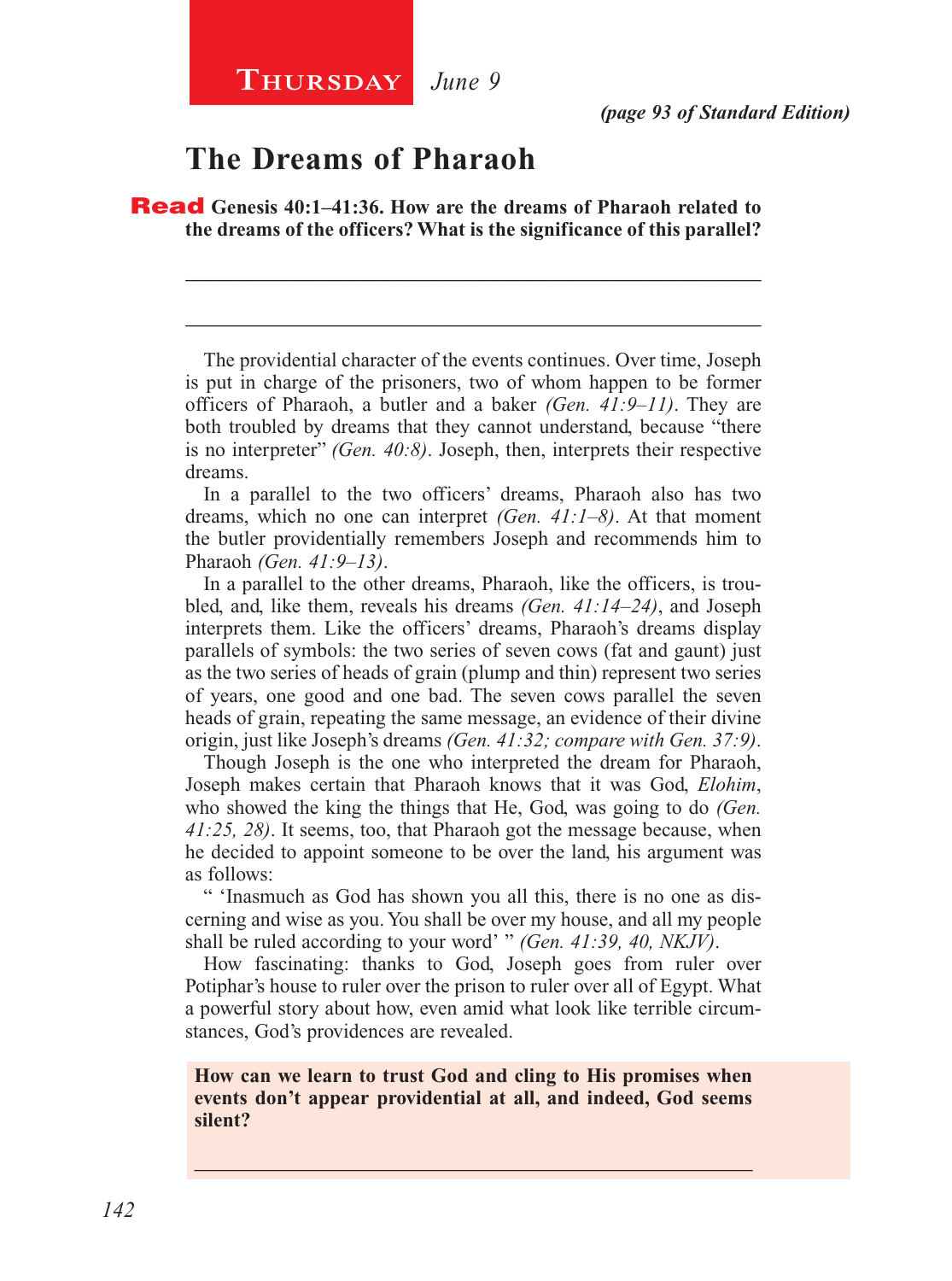

**Further Thought:** Ellen G. White, "Joseph in Egypt," pp. 213–223, in *Patriarchs and Prophets*.

"In early life, just as they were passing from youth to manhood, Joseph and Daniel were separated from their homes and carried as captives to heathen lands. Especially was Joseph subject to the temptations that attend great changes of fortune. In his father's home a tenderly cherished child; in the house of Potiphar a slave, then a confidant and companion; a man of affairs, educated by study, observation, contact with men; in Pharaoh's dungeon a prisoner of state, condemned unjustly, without hope of vindication or prospect of release; called at a great crisis to the leadership of the nation—what enabled him to preserve his integrity? . . .

"In his childhood, Joseph had been taught the love and fear of God. Often in his father's tent, under the Syrian stars, he had been told the story of the night vision at Bethel, of the ladder from heaven to earth, and the descending and ascending angels, and of Him who from the throne above revealed Himself to Jacob. He had been told the story of the conflict beside the Jabbok, when, renouncing cherished sins, Jacob stood conqueror, and received the title of a prince with God.

"A shepherd boy, tending his father's flocks, Joseph's pure and simple life had favored the development of both physical and mental power. By communion with God through nature and the study of the great truths handed down as a sacred trust from father to son, he had gained strength of mind and firmness of principle.

"In the crisis of his life, when making that terrible journey from his childhood home in Canaan to the bondage which awaited him in Egypt, looking for the last time on the hills that hid the tents of his kindred, Joseph remembered his father's God. He remembered the lessons of his childhood, and his soul thrilled with the resolve to prove himself true—ever to act as became a subject of the King of heaven."—Ellen G. White, *Education*, pp. 51, 52.

### Discussion Questions:

 **Compare Joseph with Daniel and Jesus. What are their common points? How do Joseph and Daniel, in their own ways, reveal aspects of what Jesus would be like?**

**2** In class, talk about the question at the end of Thursday's study. **How do we learn to trust God when things don't turn out as well for us as they did, eventually, for Joseph?**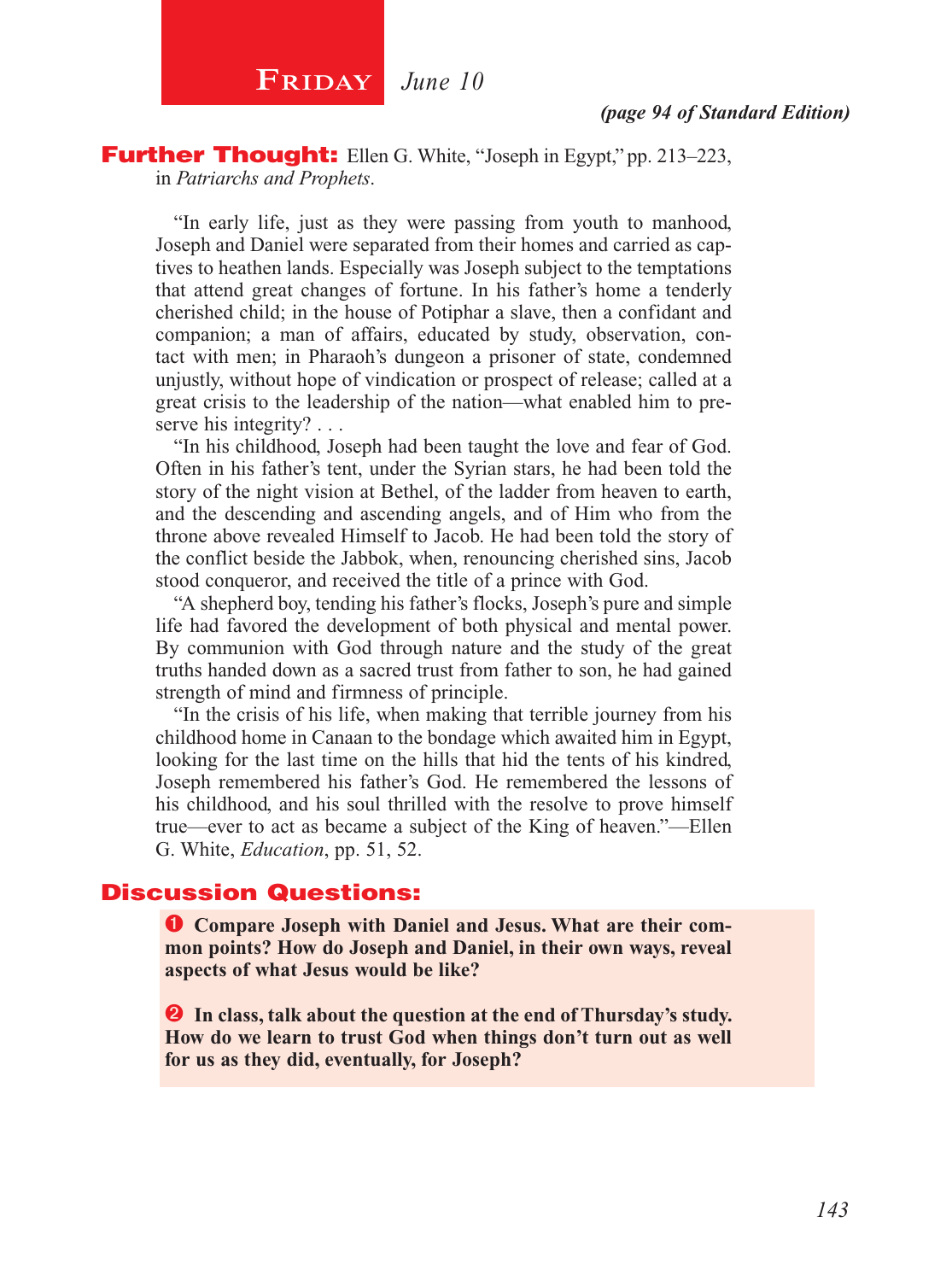# INSIDES*tory*

# An Eternal Gift

*By* Andrew McChesney

Tragedy struck young Vishalini's life when her parents divorced over a misunderstanding in the extended family. Vishalini sadly said goodbye to Mother after Father gained custody of her. Before long, Father remarried, and Vishalini had a stepmother. Vishalini felt so alone.

Her new stepmother did not like Mother at all.

Vishalini deeply loved Mother, and she looked forward to her occasional visits. The girl would smile and give Mother a big hug. Mother also smiled and gave Vishalini a big hug. Mother often had something else for the girl as well. She brought gifts. "Here is something for you," Mother would say, pressing tasty treats into her little hand.

Vishalini smiled happily. She liked gifts and she liked tasty treats. But before she could eat them, her stepmother often snatched them away. "You are not allowed to accept any of her gifts," her stepmother said sharply.

Vishalini felt so alone. She grew up into a teenager, and Father sent her away to study at a boarding school in another part of Tamil Nadu state. It was scary to leave home for the first time, but Vishalini was glad to be away from family tensions and to be among friendly children and teachers. As the weeks passed, she became especially interested in hearing about Someone whom the children called "the real God." She wanted to know more, and she began to learn about Jesus.

Today, Vishalini calls Jesus her Friend and says she will never feel alone again. Why? Because Jesus has promised, " 'And lo, I am with you always, even to the end of the age' " *(Matthew 28:20, NKJV)*. Vishalini has one Gift that no one can ever take away.

Thank you for your Thirteenth Sabbath Offering that helped construct a new girls' dormitory at Vishalini's school, James Memorial Higher Secondary School, in Tamil Nadu state in southeastern India. The new dormitory allowed Vishalini and the other girls to move out of a dilapidated building that no longer was a healthy place to live.



*144*

*This mission story illustrates the following components of the Seventh-day Adventist Church's "I Will Go" strategic plan: Mission Objective No. 2, "To strengthen and diversify Adventist outreach in large cities, across the 10/40 Window, among unreached and under-reached people groups, and to non-Christian religions"; Mission Objective No. 3, "To make developing resources for mission to non-Christian religions and belief systems a high priority"; and Spiritual Growth Objective No. 7, "To help youth and young adults place God first and exemplify a biblical worldview." Read more: IWillGo2020.org.*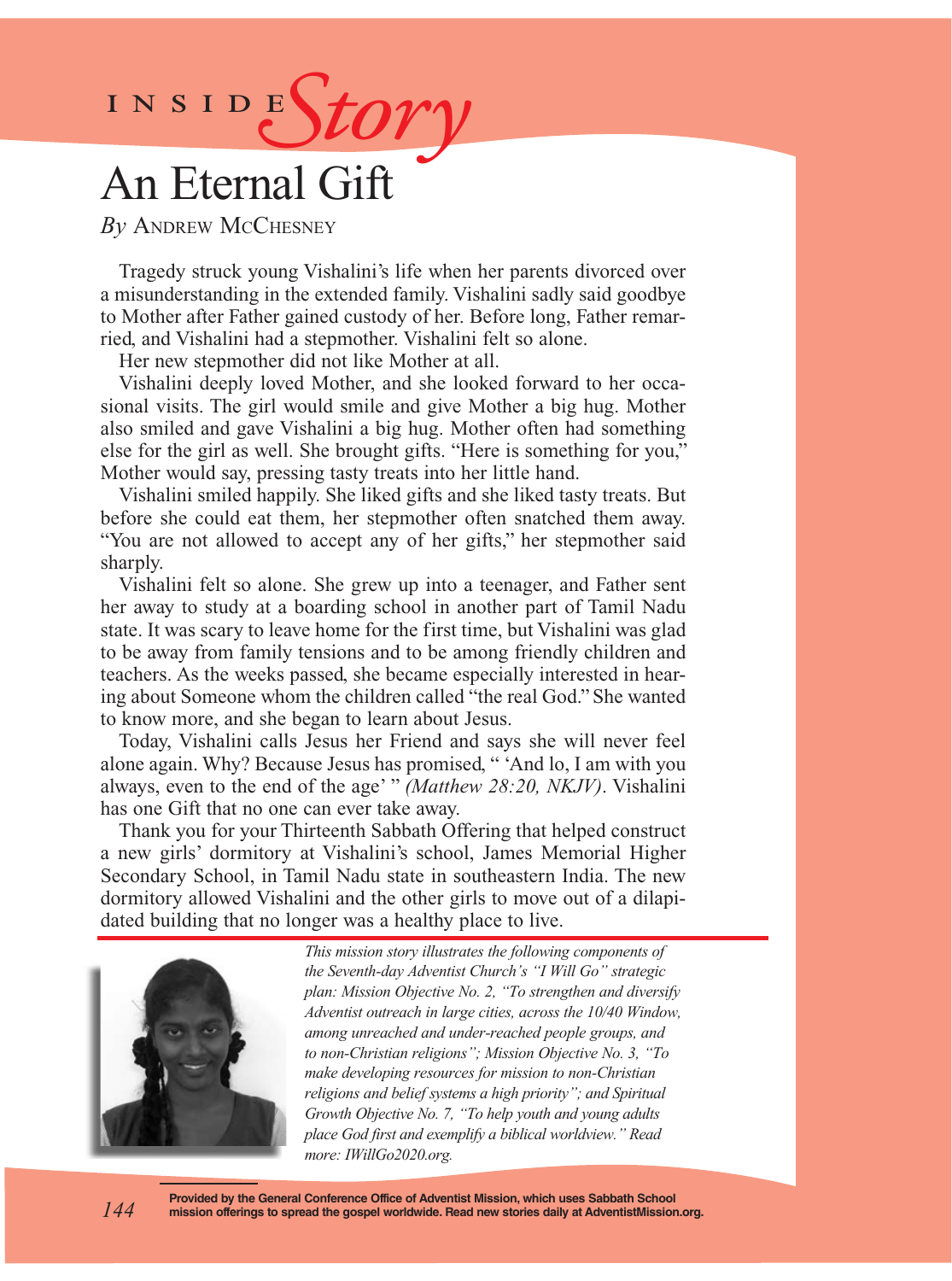### Key Text: *Genesis 37:19*

### Study Focus: *Gen. 37:1–41:36.*

## *Part I: Overview*

**Introduction:** Although Joseph is one of the sons of Jacob, he stands out as a great patriarchal figure, similar to Abraham, Isaac, and Jacob. In fact, Joseph occupies more space in the book of Genesis than any of these three patriarchs. The stories of Joseph contrast with the preceding stories of rape, murder, and prostitution. Unlike the other patriarchs, who often stumble and misbehave, Joseph remains pure and compassionate. Like the prophet Daniel, Joseph is a wise man and a prophet. He is a wise man who behaves intelligently and finds the right solutions to problems of politics and economics; but he also is a prophet who receives God's revelations to communicate to His people. Joseph not only receives dreams from God, but he also is able to interpret the dreams of other people, from the prison to the court of Pharaoh. Joseph represents the righteous person par excellence. He survives crime, deception, and violence. God defeats the acts of evil and the traps directed at Joseph and uses them to fulfill His designs. In fact, God turns all the wicked acts into opportunities to advance Joseph. Each time, Joseph comes out greater, whether it is from the pit, from slavery, from prison, or in the court of Pharaoh. God's blessing of Joseph is not just for his happiness. It is through Joseph that God's blessing of Abraham is fulfilled *(compare Gen. 12:3, Gen. 22:18)*. Through Joseph, not only the family of Israel but all the nations will be blessed and saved.

## *Part II: Commentary*

#### **The Dreams of Joseph**

The fact that Joseph receives dreams from God is humiliating for his brothers; the dreams are a divine sign of Joseph's "spiritual" superiority. When Joseph tells his dreams to his brothers out of his naive desire to share the puzzling revelation with them, they are irritated and hate him even more. The reason for their increased anger is that they have understood the meaning of the first dream all too clearly *(Gen. 37:8)*. As shepherds and people living off the land, they understand the significance of the sheaves, which evoke the production of basic food. The fact that their sheaves bow before their brother's sheaf *(Gen. 37:7)* suggests that they will someday be economically dependent on him and even behave as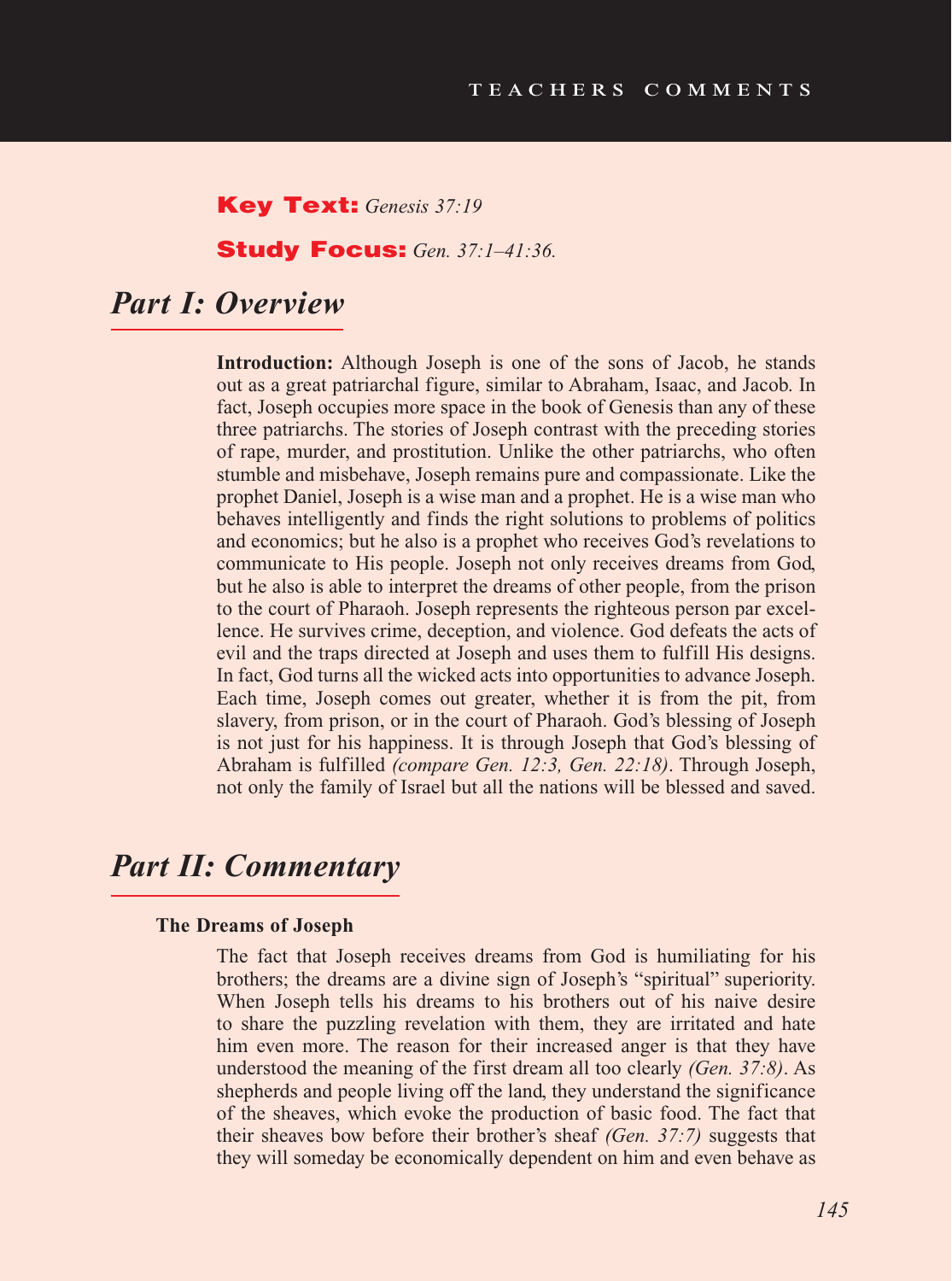servants to him for that purpose. The repetition of dreams with the same message confirms the truth of the message and is a sign that these dreams come from God *(Gen. 41:32)*. Jacob interprets the symbols of the sun, the moon, and the 11 stars as referring, respectively, to the father (himself), the mother (his wife), and his 11 sons *(Gen. 37:10)*. Jacob, therefore, understands that the dreams apply to his family and that one day they will all bow before Joseph. Although Jacob rebukes Joseph *(Gen. 37:10)*, or pretends to rebuke him (because he is in the presence of the rest of his family), Jacob is puzzled by the dream. He secretly ponders over it and is anxious to see its fulfillment *(Gen. 37:11).*

However, the brothers are jealous and worried *(Gen. 37:11)* because they sense that the dream is threatening to them. Joseph's brothers take, therefore, the first opportunity to eliminate the dreamer. The occasion presents itself when Jacob sends Joseph to visit his brothers in the fields. When the brothers see Joseph, they are excited even before he reaches them, because they realize this is their opportunity to kill him *(Gen. 37:18)*. The plural exhortations of the brothers *(Gen. 37:20)* recall the plural exhortations of the men of Babel *(Gen. 11:3, 4)*, suggesting a similar mentality and attitude. Like the men of Babel, the brothers take God's place and intend to determine their own destiny and that of their brother. Joseph's brothers want to kill him, not because he reports to his father or because they are jealous of him, but because of his dreams. The Hebrew expression they use to qualify him is ironic: *ba'al hakhalomot*, which is translated "dreamer" (Gen. 37:19, NKJV), literally means "master of dreams."

And yet, what they intended as a mockery will become prophetic, because Joseph will, indeed, become an expert in the interpretation of dreams. Although Joseph is alone and facing danger at each step of his troubles, someone unexpectedly intervenes on his behalf. When the brothers plot to kill him, Reuben persuades his brothers to cast him into a pit instead. When he is cast into the pit waiting to be killed, Judah convinces his brothers to sell him to a passing caravan instead. The brothers want to kill Joseph because they feel threatened by his dreams *(Gen. 37:20)*. Their plan is to kill him and then cast his corpse into a pit *(Gen. 37:20)*. The scene of the brothers sitting down to enjoy their meal while Joseph lies in an empty pit, without water *(Gen. 37:24)*, anticipates, ironically, the reverse situation in which Joseph is well-fed while his brothers are hungry and threatened by starvation *(Gen. 42:2, 33; Gen. 43:1, 2; Gen. 44:1; Gen. 45:17, 18)*. The technical expression "they lifted their eyes and looked, and there" *(Gen. 37:25, NKJV)* marks the anticipation of God's intervention to save *(see Gen. 18:2 and Gen. 22:13)*. The vision of the caravan anticipates the salvation of Joseph. That the caravan appears at that precise moment is indeed providential.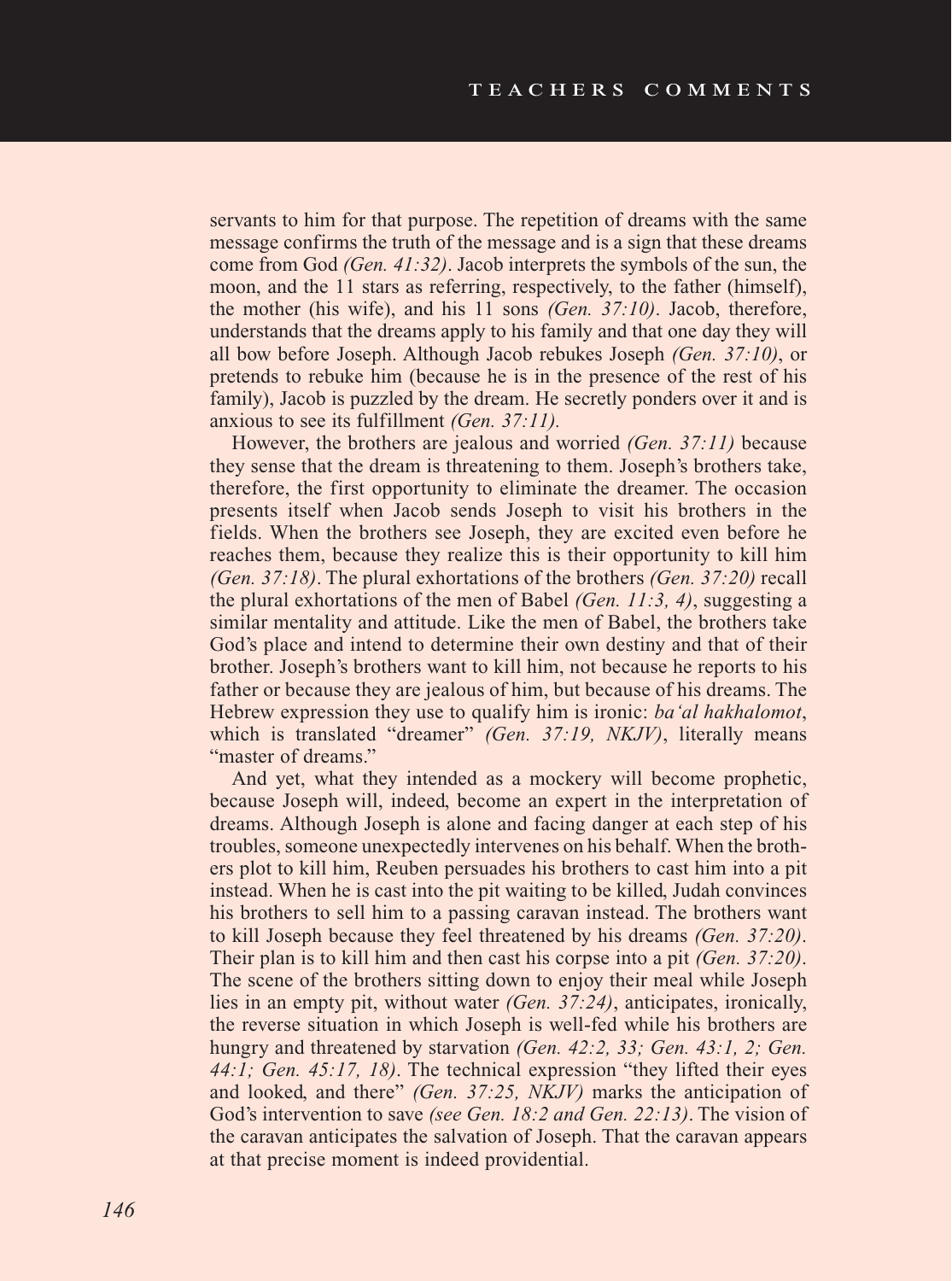Judah is the only one who acts successfully on behalf of Joseph against his brothers. Whereas Reuben can only "hear" his brothers plotting to kill Joseph, Judah is "heard" by his brothers, who are then convinced by his arguments. Whereas Reuben can only delay the killing, Judah is able to save Joseph for good from his brothers' hands and trigger the process that will lead not only to the present rescue of Joseph but also to the future salvation of Jacob's family and Egypt.

### **Judah, Joseph, and the Messiah**

After the sale of Joseph, Judah does not feel comfortable living with his brothers any longer and prefers to disassociate himself from them. Judah's disagreement with his brothers must have begun earlier when he used the argument of kinship against his brothers, " 'he is our brother and our flesh,' " to prevent them from killing Joseph *(Gen. 37:27, NKJV)*. Judah's conscience is always strong and active, as evidenced later in his plea for Benjamin *(Gen. 44:18–34)*. In addition, the phrase that describes Judah as one who "went down" *(Gen. 38:1, ESV, NIV)* echoes the description of Joseph as one who "went down" to Egypt *(see Gen. 37:25, 35; Gen. 39:1)*.

This parallel suggests that Judah's move "down" was somehow sympathetic to Joseph's condition, as the latter is taken down to Egypt. This is why the story of Judah's incident with his daughter-in-law Tamar, which follows immediately after the sale of Joseph and his arrival in the Egyptian house of Potiphar *(Gen. 38:1)*, belongs in the sequence of events. Not only do the events reported in chapter 38 follow, chronologically, the events recorded in chapter 37, as clearly indicated in the introductory formula, "at that time" *(Gen. 38:1, NKJV)*, but the two chapters also share linguistic and thematic parallels with each other: the same words, "know" *(Gen. 37:32)* and "determine" *(Gen. 38:25)*, and the same reference to a young "goat" *(Gen. 37:31, Gen. 38:17)*. More important, the two passages convey the same fundamental theological lesson: they testify to the same providential power that overrules wicked human acts for the good of His people. Judah's evil act is turned into a positive event, leading to the salvation of Israel. The sordid sexual encounter between Judah and Tamar will not only end in the redemption of the childless Tamar, but it also will produce the ancestor of David and, hence, of the Messiah of Israel, the Savior of the world.

### **Dreams of Egyptians**

When Joseph is put in charge of prisoners, he meets with Pharaoh's butler and baker, who are troubled by dreams they cannot understand *(Gen. 40:1–8)*. Joseph interprets the dreams as predictions of what will happen to them in the future: the butler's dream means that he will be restored to his former position *(Gen. 40:9–15)*, whereas the baker's dream means that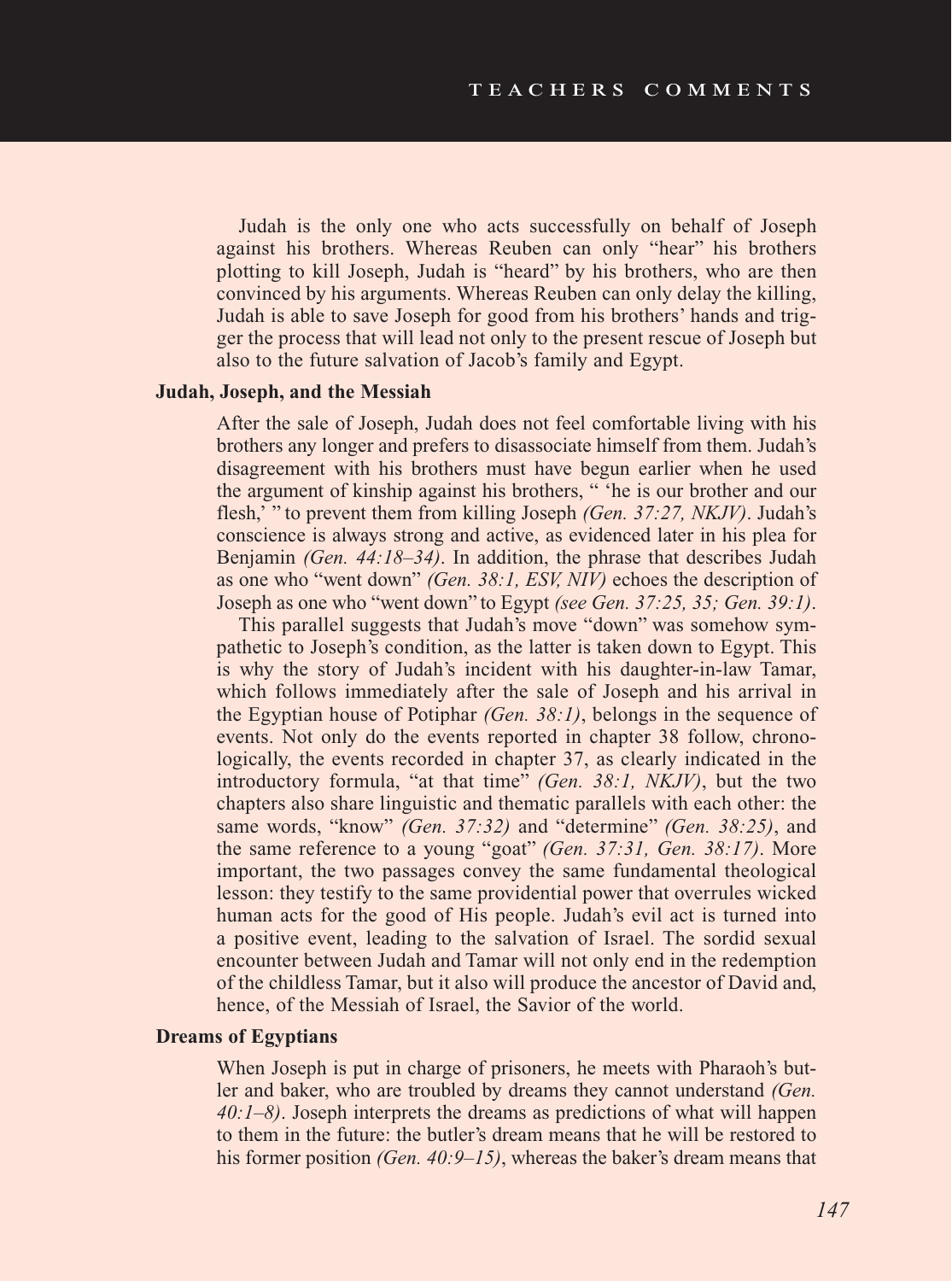he will be hanged *(Gen. 40:16–19)*. The chapter ends with the report of the fulfillment of these dreams *(Gen. 40:20–23)*, thus confirming the truth of the dreams and Joseph's correct interpretation.

Following the two dreams of the high officers, Pharaoh also has two dreams, which no one can interpret *(Gen. 41:1–7)*. The butler, who suddenly remembers Joseph, recommends him to Pharaoh *(Gen. 41:8–13)*. The same scenario as before takes place. As in the two preceding cases, Pharaoh recounts his dreams to Joseph *(Gen. 41:14–24)*, who then interprets them as a divine message concerning the economic future of Egypt and counsels the king accordingly *(Gen. 41:25–36)*. Impressed by Joseph's wisdom, Pharaoh promotes Joseph and entrusts him with the administration of the country *(Gen. 41:37–46)*. Joseph manages the gathered grain and organizes the economic survival of the world *(Gen. 41:47–57)*.

# *Part III: Life Application*

**The Dreams of Joseph.** Read and discuss Jeremiah 28:8, 9. Why is the truth always threatening to people? What reactions do you have when you read a passage in Scripture and in Ellen White's writings that disturbs you and challenges your choices or opinions? What criteria will you use to determine that the prophet speaks the truth? Find stories in your life in which a painful experience has led to an important discovery or to a new event of redemptive significance. Apply this observation to Jesus Christ: discuss how and why the cross was necessary for the salvation of humanity.

**Judah, Joseph, and the Messiah.** Discuss with your class the connection between Judah's rescue of Joseph and Judah's encounter with Tamar, leading to the Messianic seed. What do the parallels between these two stories teach us about God's way of working in history and in human existence? Reflect upon your own life: What are some of the failures and struggles from your past that God has used to His glory? What do these experiences teach you about God? How do these experiences help you with the struggles and doubts you currently face?